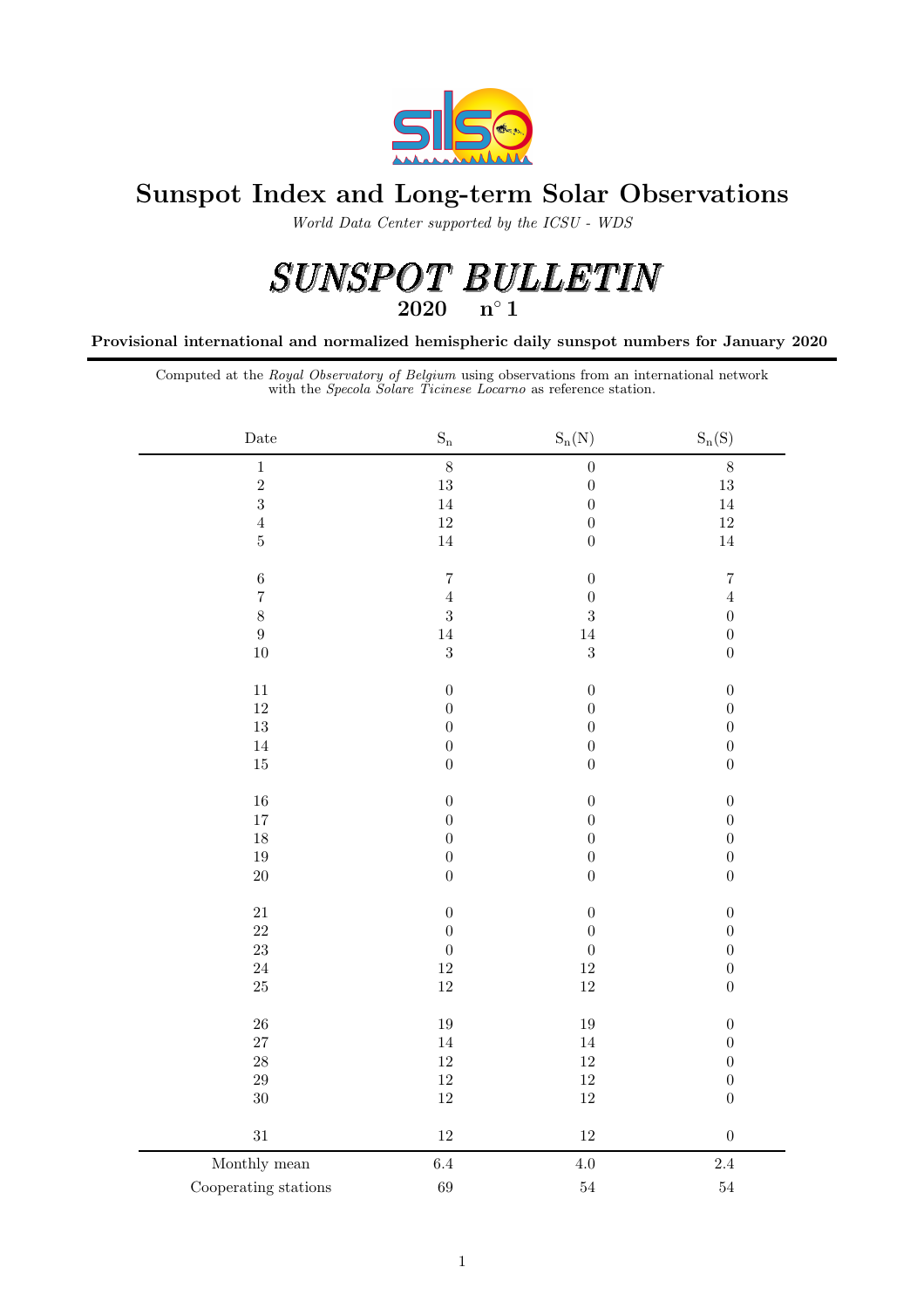

SILSO graphics (http://sidc.be/silso) Royal Observatory of Belgium 2020 February 1

Predictions of the monthly smoothed Sunspot Number using the last provisional value, calculated for July 2019: 3.5 ( $\pm$  5%)

|          | $\mathbf{S}\mathbf{M}$ | CM |          | $\mathbf{S} \mathbf{M}$ | CM |          | $\mathbf{S} \mathbf{M}$ | CM |  |
|----------|------------------------|----|----------|-------------------------|----|----------|-------------------------|----|--|
| 2019 Aug | 3                      | 5  | 2020 Feb | 2                       | 17 | 2020 Aug | 5                       | 39 |  |
| Sep      | 2                      |    | Mar      | 3                       | 20 | Sep      | 6                       | 43 |  |
| Oct      |                        | 9  | Apr      | 3                       | 23 | Oct      |                         | 48 |  |
| Nov      | 2                      | 11 | May      | 4                       | 26 | Nov      | 8                       | 52 |  |
| Dec      | 2                      | 12 | Jun      | 4                       | 31 | Dec      | 9                       | 57 |  |
| 2020 Jan | 2                      | 14 | Jul      | 5                       | 35 | 2021 Jan | 10                      | 64 |  |

SM : SIDC classical method : based on an interpolation of Waldmeier's standard curves. The estimated error ranges from 7% (first month) to 35% (last month)<br>**CM** : **Combined method** : the combined method is a regression technique coupling a dynamo–based estimator with

Waldmeier's method of standard curves, designed by K. Denkmayr.

Ref.: K. Denkmayr, P. Cugnon, 1997 : "About Sunspot Number Medium-Term Predictions", in "Solar-Terrestrial Prediction Workshop V", eds. G.Heckman et al., Hiraiso Solar Terrestrial Research Center, Japan, 103.

> Brussels, February 1, 2020 09:18 UT Reproduction permitted if source mentioned.

> > Editor: Frédéric Clette

3, avenue Circulaire, B1180 Bruxelles, Belgium Fax: ../32/(0)2/374.98.22 Tel: ../32/(0)2/373.02.33 Email: silso.info@oma.be

Web: http://sidc.oma.be/silso

FTP anonymous : omaftp.oma.be, directory: dist/astro/sidcdata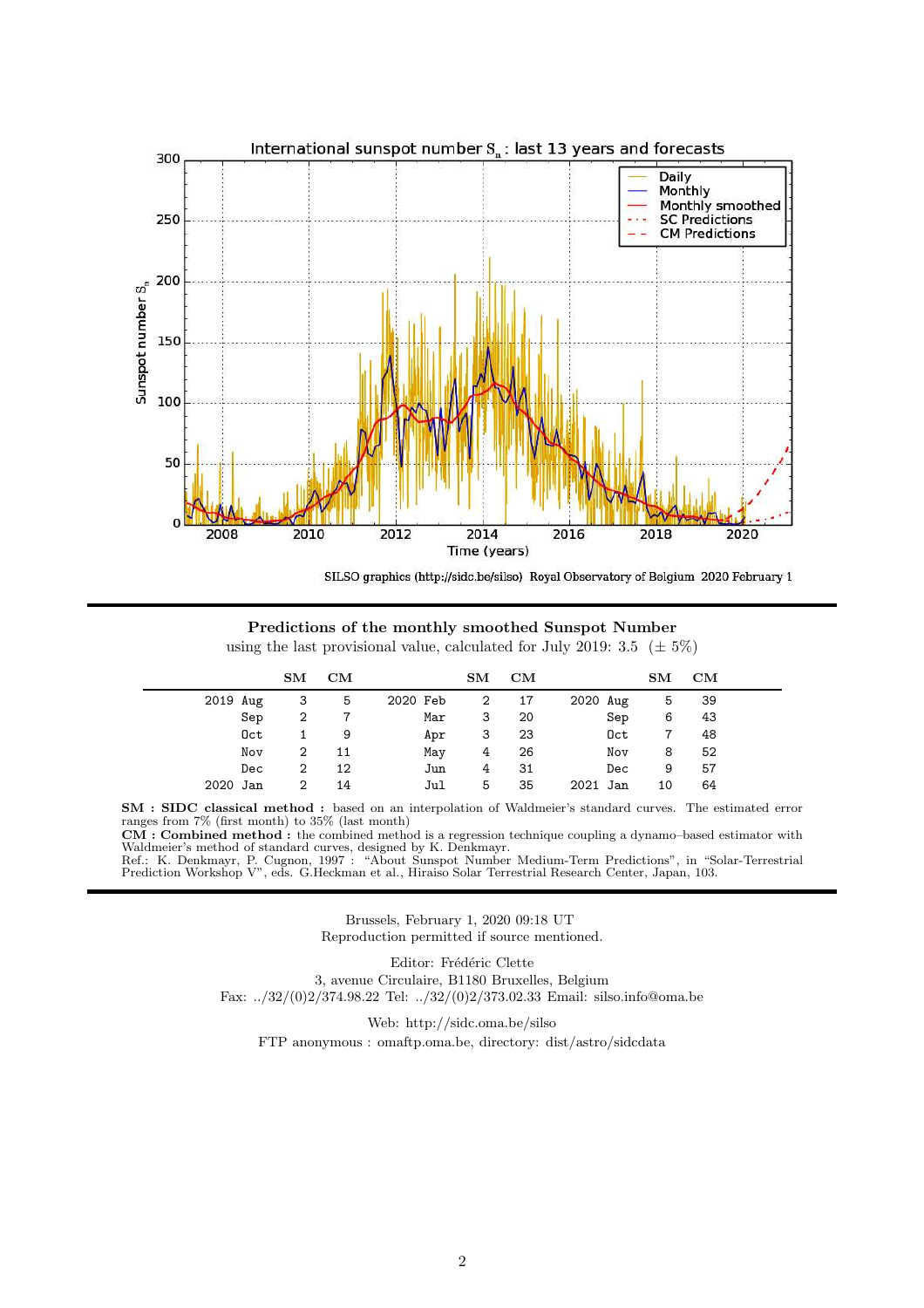| $\rm{\textbf{Date}}$ | $\mathbf{S_{n}}$ | ${\bf PPSI}$     | 600                      | 2800        | $\cos$        | ${\bf SFI}$      | $\mathbf{X}\mathbf{I}$ | $\mathbf{A} \mathbf{k}$ |
|----------------------|------------------|------------------|--------------------------|-------------|---------------|------------------|------------------------|-------------------------|
| $31\,$               | $\boldsymbol{0}$ | $\boldsymbol{0}$ |                          | $71\,$      | 1111          | $\boldsymbol{0}$ | 0/0                    | $\sqrt{3}$              |
| $\,1\,$              | $8\,$            | $\boldsymbol{0}$ |                          | $72\,$      | 1111          | $\boldsymbol{0}$ | 0/0                    | $\sqrt{3}$              |
| $\,2$                | $13\,$           | $\boldsymbol{0}$ | $\blacksquare$           | $72\,$      | 1111          | $\boldsymbol{0}$ | 0/0                    | $\overline{2}$          |
| $\sqrt{3}$           | $14\,$           | $\,1\,$          | $\overline{\phantom{a}}$ | $71\,$      | ////          | $\boldsymbol{0}$ | 0/0                    | $\rm 5$                 |
| $\,4\,$              | $12\,$           | $\mathbf{1}$     | $\equiv$                 | $\sqrt{72}$ | ////          | $\boldsymbol{0}$ | 0/0                    | $8\,$                   |
| $\bf 5$              | $14\,$           | $\mathbf{1}$     | $\frac{1}{2}$            | $\sqrt{72}$ | ////          | $\boldsymbol{0}$ | 0/0                    | $11\,$                  |
| $\,6\,$              | $\overline{7}$   | $\mathbf{1}$     | $\frac{1}{2}$            | $71\,$      | ////          | $\boldsymbol{0}$ | 0/0                    | $\boldsymbol{9}$        |
| $\bf 7$              | $\sqrt{4}$       | $\mathbf{1}$     | $\overline{\phantom{a}}$ | $72\,$      | ////          | $\boldsymbol{0}$ | 0/0                    | $\,6\,$                 |
| $8\,$                | $\sqrt{3}$       | $\boldsymbol{0}$ | $\frac{1}{2}$            | $74\,$      | ////          | $\boldsymbol{0}$ | 0/0                    | $8\,$                   |
| $\boldsymbol{9}$     | $14\,$           | $\mathbf{1}$     | $\frac{1}{2}$            | $74\,$      | ////          | $\boldsymbol{0}$ | 0/0                    | $12\,$                  |
| $10\,$               | $\sqrt{3}$       | $\boldsymbol{0}$ | $\overline{a}$           | $73\,$      | 1111          | $\boldsymbol{0}$ | 0/0                    | $\,6\,$                 |
| $11\,$               | $\boldsymbol{0}$ | $\boldsymbol{0}$ | $\bar{\phantom{a}}$      | $74\,$      | 1111          | $\boldsymbol{0}$ | 0/0                    | $\,6\,$                 |
| $12\,$               | $\boldsymbol{0}$ | $\overline{0}$   | $\overline{\phantom{a}}$ | $\rm 72$    | ////          | $\boldsymbol{0}$ | 0/0                    | $\sqrt{3}$              |
| $13\,$               | $\boldsymbol{0}$ | $\boldsymbol{0}$ | $\overline{\phantom{0}}$ | $72\,$      | ////          | $\boldsymbol{0}$ | 0/0                    | $\sqrt{3}$              |
| 14                   | $\boldsymbol{0}$ | $\overline{0}$   | $\overline{\phantom{0}}$ | $\sqrt{72}$ | ////          | $\boldsymbol{0}$ | 0/0                    | $\overline{2}$          |
| $15\,$               | $\boldsymbol{0}$ | $\boldsymbol{0}$ | $\overline{\phantom{a}}$ | $71\,$      | ////          | $\boldsymbol{0}$ | 0/0                    | $\sqrt{4}$              |
| $16\,$               | $\boldsymbol{0}$ | $\boldsymbol{0}$ | $\overline{\phantom{0}}$ | $72\,$      | ////          | $\boldsymbol{0}$ | 0/0                    | $\overline{4}$          |
| 17                   | $\boldsymbol{0}$ | $\boldsymbol{0}$ | $\overline{\phantom{0}}$ | $70\,$      | ////          | $\boldsymbol{0}$ | 0/0                    | $\,2$                   |
| 18                   | $\boldsymbol{0}$ | $\boldsymbol{0}$ | $\overline{a}$           | $71\,$      | ////          | $\boldsymbol{0}$ | 0/0                    | $\sqrt{3}$              |
| $19\,$               | $\boldsymbol{0}$ | $\mathbf{1}$     | $\frac{1}{2}$            | $72\,$      | 1111          | $\boldsymbol{0}$ | 0/0                    | $\,1$                   |
| $20\,$               | $\boldsymbol{0}$ | $\boldsymbol{0}$ | $\bar{\phantom{a}}$      | $71\,$      | $\frac{1}{1}$ | $\boldsymbol{0}$ | 0/0                    | $\,1$                   |
| $21\,$               | $\boldsymbol{0}$ | $\boldsymbol{0}$ |                          | $71\,$      | 1111          | $\boldsymbol{0}$ | 0/0                    | $\,7$                   |
| $22\,$               | $\boldsymbol{0}$ | $\boldsymbol{0}$ | $\overline{\phantom{0}}$ | $72\,$      | 1111          | $\boldsymbol{0}$ | 0/0                    | $8\,$                   |
| 23                   | $\boldsymbol{0}$ | $\boldsymbol{0}$ | $\overline{\phantom{0}}$ | $71\,$      | ////          | $\boldsymbol{0}$ | 0/0                    | $\,6\,$                 |
| $24\,$               | $12\,$           | $\boldsymbol{0}$ | $\overline{a}$           | $71\,$      | ////          | $\boldsymbol{0}$ | 0/0                    | $\sqrt{2}$              |
| $25\,$               | $12\,$           | $\,1\,$          | $\overline{\phantom{a}}$ | $73\,$      | ////          | $\,1\,$          | 0/0                    | $\,2$                   |
| $26\,$               | 19               | 8                | $\frac{1}{2}$            | $75\,$      | ////          | $\,1\,$          | 0/0                    | $\sqrt{4}$              |
| 27                   | 14               | $\,8\,$          | $\bar{\phantom{a}}$      | $73\,$      | ////          | $\boldsymbol{0}$ | 0/0                    | $\,2$                   |
| $28\,$               | $12\,$           | $\,6$            | $\overline{\phantom{a}}$ | $74\,$      | ////          | $\boldsymbol{0}$ | 0/0                    | $\,6\,$                 |
| $29\,$               | $12\,$           | $\sqrt{2}$       | $\blacksquare$           | $74\,$      | ////          | $\boldsymbol{0}$ | 0/0                    | $10\,$                  |
| $30\,$               | $12\,$           | $\mathbf{1}$     | $\overline{a}$           | $74\,$      | ////          | $\boldsymbol{0}$ | 0/0                    | 18                      |

S<sup>n</sup> : provisional international sunspot numbers from the S.I.D.C.

**PPSI**: prompt photometric sunspot index from the S.I.D.C. in  $10^{-5}$  w/m<sup>2</sup>: the quantity to be subtracted from the mean solar constant to account for the sunspot contribution.

600 : 600 Mhz solar flux from the station at Humain (Belgium).

2800 : 2800 Mhz solar flux from Ottawa (origin : Ursigrams - UGEOI). The 10.7cm Flux data are a service of the National Research Council of Canada.

COS : thousands of the cosmic ray counts (origin : Ursigrams - UCOSE Terre Adélie).

SFI: Solar Flare Index from the S.I.D.C. (origin: Ursigrams - UGEOR, evaluation : 1 x Sn+10 x "1"+100 x ">1".

XI : X-flares index from the Ursigrams (M-flares/X-flares) (origin: Ursigrams - UGEOR, UGEOI).

Ak : geomagnetic index from Wingst, Germany (origin: Ursigrams).